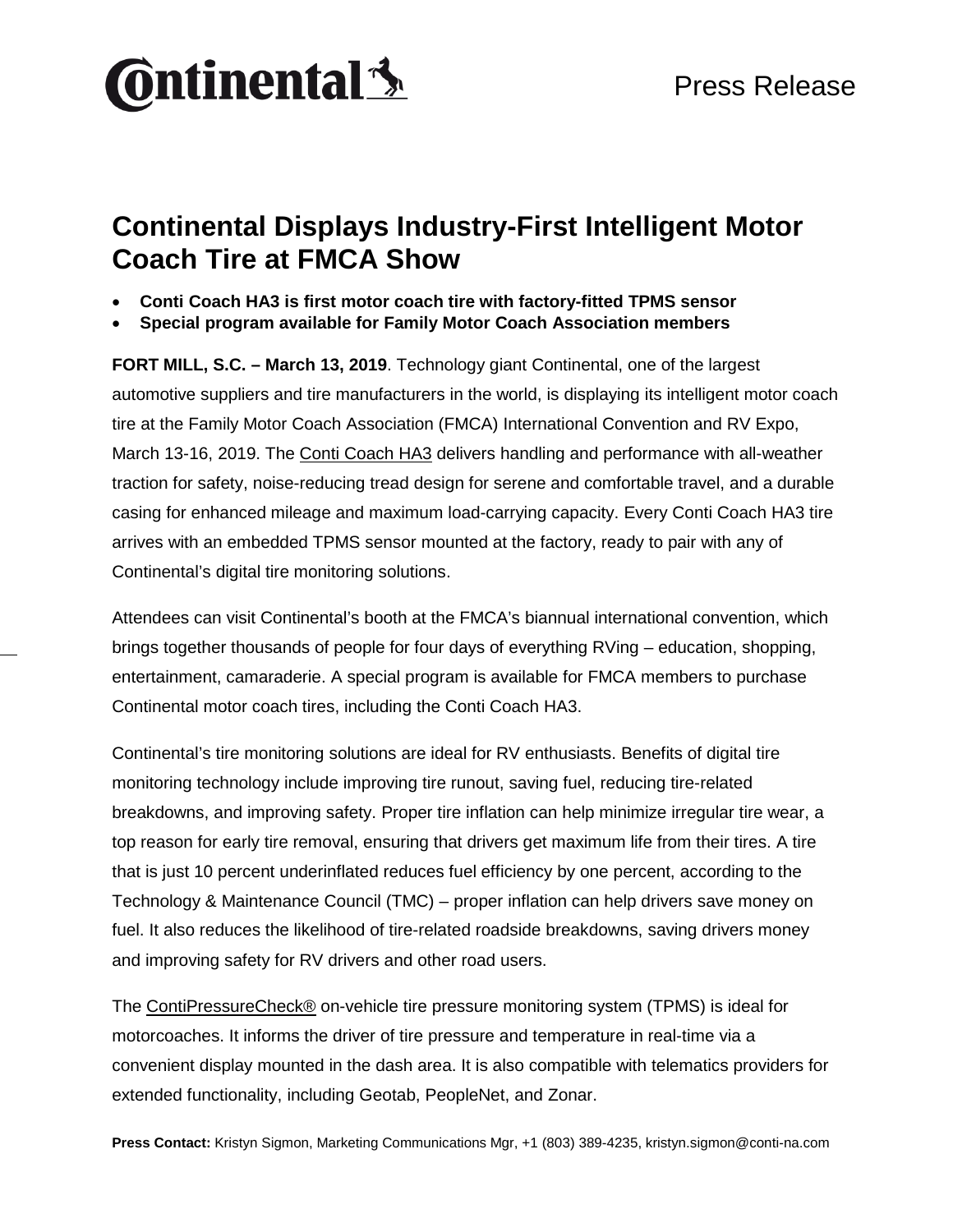

Continental's TPMS sensor, embedded in every Conti Coach HA3 tire, lasts an average of six years or 400,000 miles, minimizing disruptions to RV travel. Its position, mounted on the inner liner of the tire, avoids valve damage and air leaks and prevents theft.

One of the largest automotive suppliers and tire manufacturers in the world, Continental develops pioneering technologies to make vehicles safer, more efficient, and more connected. With innovative tire technology and digital fleet solutions, Continental optimizes tire lifecycle management for the Lowest Overall Driving Cost.

# # #